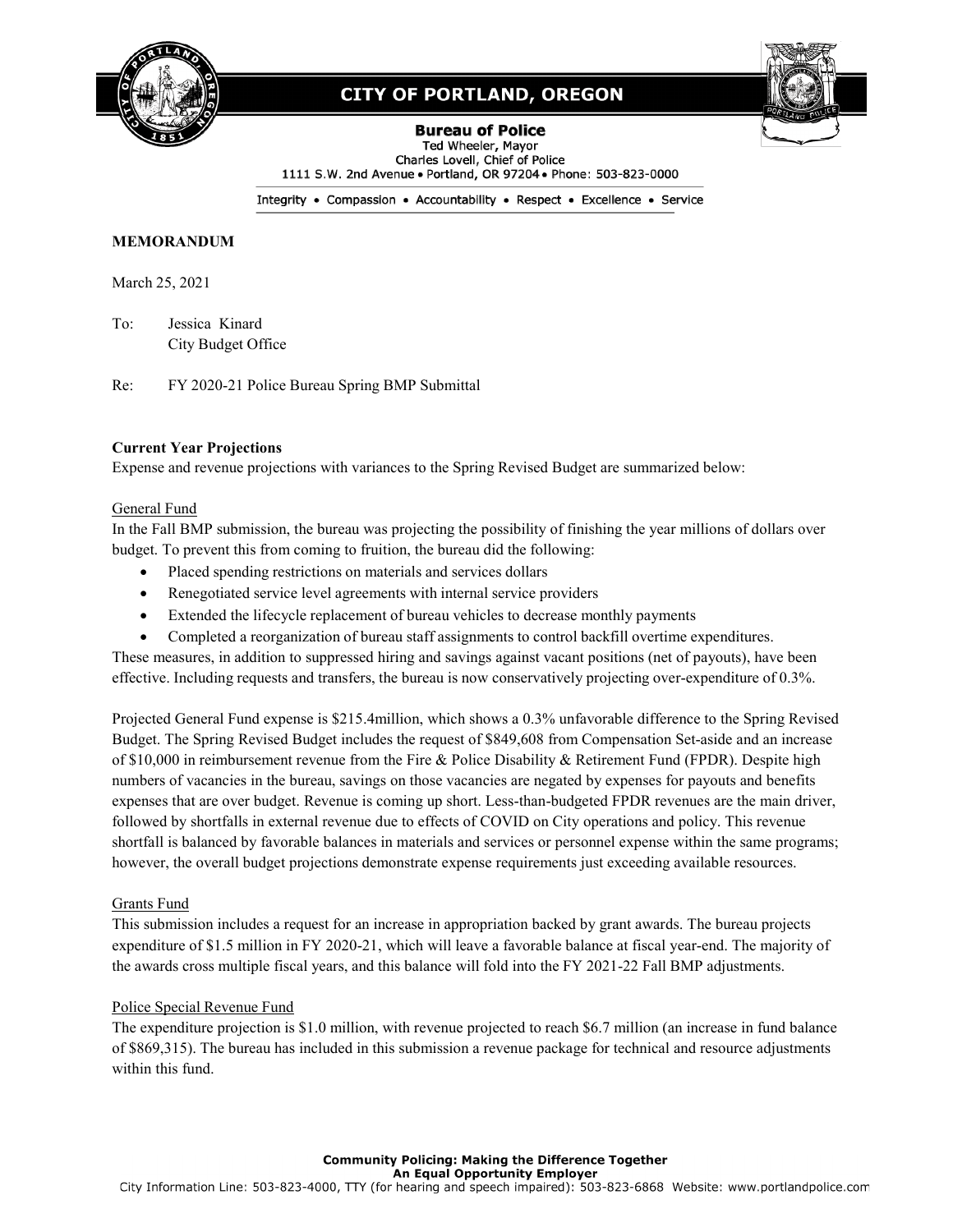### **Decision Packages**

#### Compensation Set-Aside

The bureau requests \$849,608 from available compensation set-aside to cover known personnel costs. Payout and benefit expenses offset the vacancy savings that otherwise would have been able to cover this amount. Please see the Decision Package narrative for more details.

### Revenue Recognition

This submission includes packages specific to the recognition of revenue in the General Fund backed by reimbursement from the FPDR Fund.

### Technical Adjustments

There is a set of transfers among and between major object categories included in this submission to align the budget with projected expenditures.

### **Grants**

The bureau has included a request for adjustments and increases to current appropriations in the Grants Fund for a variety of existing grant programs to conform to planned expenditures. Each is supported by grant awards. Additional detail is provided in the associated decision package.

M De

CHARLES LOVELL III Chief of Police

CL/ejg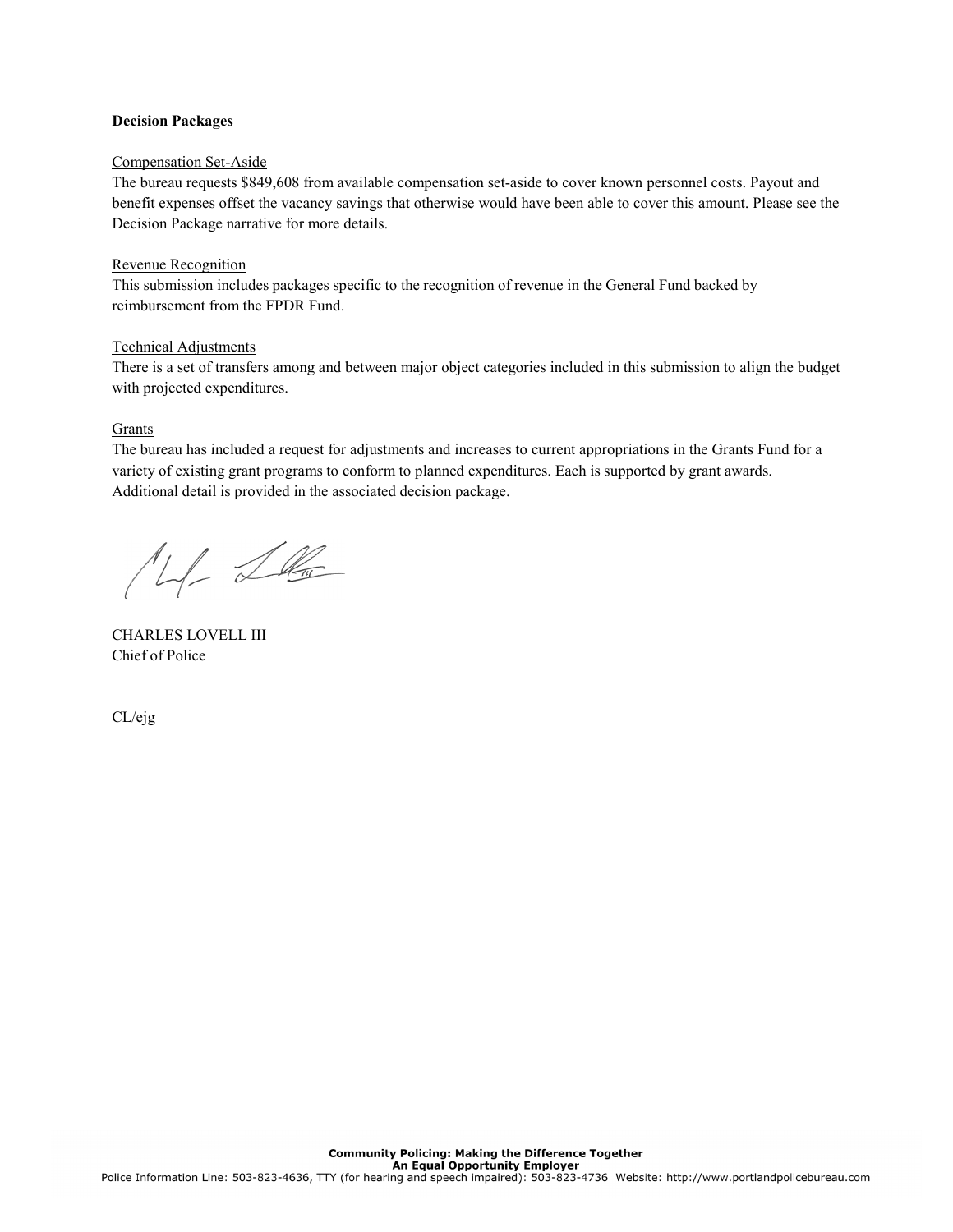**4 - BMP Amendment Request Report (Spring Requested DP Run Date: 3/24/21)** 

# **PL - Portland Police Bureau DP Type Compensation Set-Aside**

**Request Name:** 11661 -Compensation Set-Aside

## **Package Description**

The bureau requests \$849,608 of the \$849,608 in General Fund contingency that was earmarked as compensation set-aside to cover benefit costs increases. The appropriation of this request will cover a portion of benefits dollars above what was anticipated for the year, as well as unavoidable expense in regular leave payouts to retiring and separating bureau staff.

Payouts were originally budgeted at \$4.3 million, taking into account the two advantageous windows during which eligible sworn members might retire. What was not considered were comp time payouts resulting from significant overtime accumulated over the course of the summer. Attrition over projections and unforeseen double-the-average comp time payouts have led to the bureau being overspent against its payout budget by more than \$2.5 million.

Additionally, early in the course of FY 2020-21 budget development the bureau anticipated carrying an average of 70 vacant positions and redistributed \$2.0 million associated benefits dollars to fund accounts that are manually calculated and budgeted (as opposed to systemdriven through PCF), like overtime. The cuts applied to the bureau late in the course of budget development eliminated these vacant positions and the full associated personnel costs from the bureau. The result was effectively a double-sized reduction in the benefits category, since the \$2.0 million had already been reallocated for other projected expense. Though expected, this is now quite visible in the benefits category projection exceeding its budget by \$2.5 million.

The bureau has not hired any sworn staff year to date due to budget constraints. However, projected savings building against the bureau's salary and premium budget (that would otherwise be able to absorb minor personnel cost increases, like health benefits) are more than fully negated by the payouts and benefits expense as outlined above. This Compensation Set-Aside request would provide stable funding against the projected over-expenditure in bureau personnel services. With this request factored in to the bureau's Spring Revised Budget, the bureau is still projecting to be overspent by possibly \$0.5 million. Bearing this in mind, this request falls within the Mayor's Spring BMP Guidance to only request these dollars if they are absolutely necessary to end the year within budget.

## **Service Impacts**

There are no direct service impacts to this request.

## **Equity Impacts**

There are no direct equity impacts to this request.

| <b>Account Name</b> |                            | 2020-21 SPRING Requested<br>Adj |
|---------------------|----------------------------|---------------------------------|
| Expense             | Personnel                  | 849,608                         |
| <b>Expense</b>      | Sum:                       | 849,608                         |
| <b>Account Name</b> |                            | 2020-21 SPRING Requested        |
|                     |                            | Adj                             |
| Revenue             | General Fund Discretionary | 849,608                         |
| <b>Revenue</b>      | Sum:                       | 849,608                         |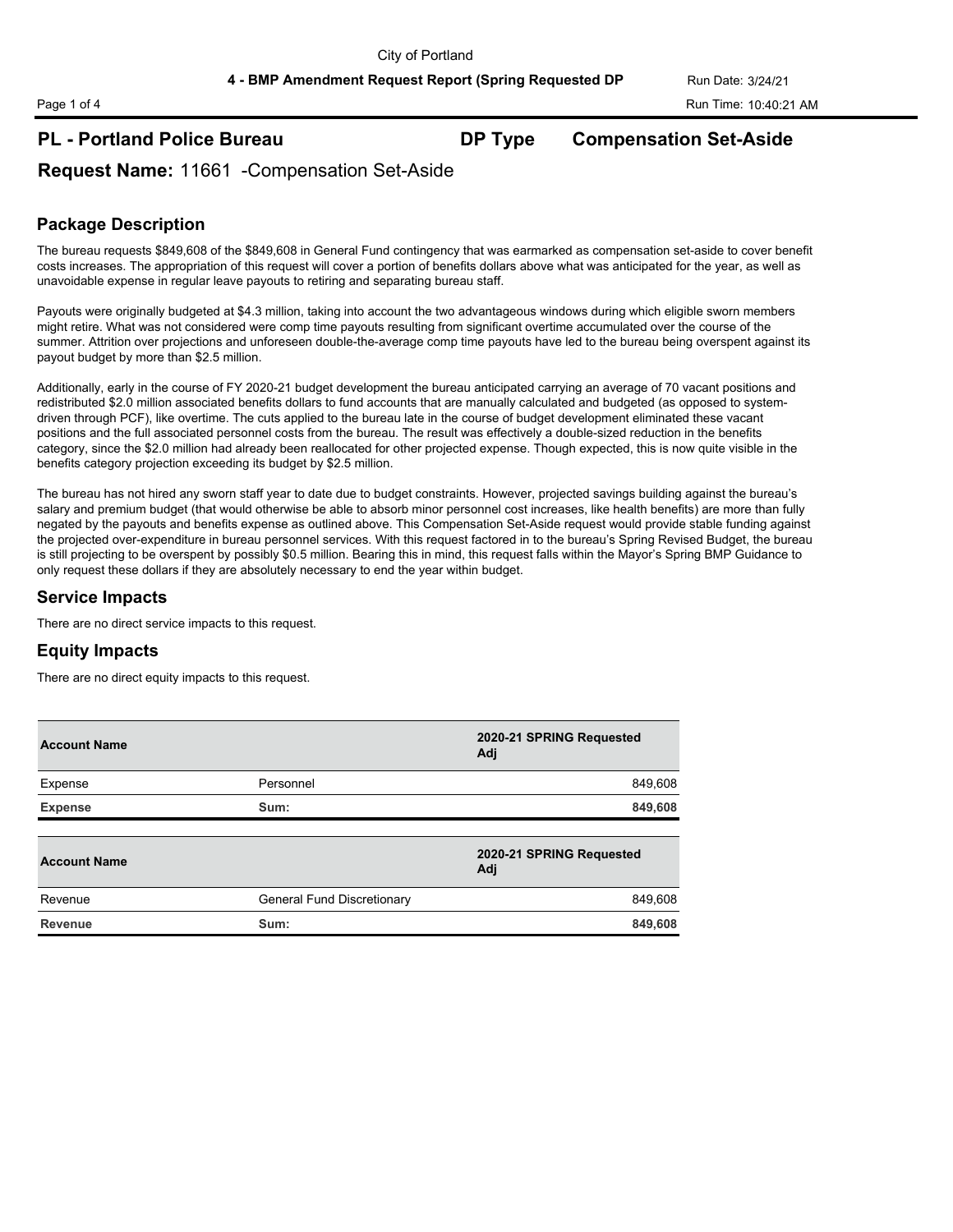# **PL - Portland Police Bureau DP Type Technical Adjustments**

**Request Name:** 11710 -Technical Adjustments

## **Package Description**

This package consists of a handful of technical adjustments made within bureau funds. Underspending in various Internal Materials and Services accounts in Fleet and FPD&R is allowing for budget in these accounts to be redistributed to the bureau's Regular Leave Payouts account. Payouts in the bureau have exceeded the Adopted Budget for this account by over \$2.5 million dollars due to higher than average separations and retirements and increased comp time payouts at the end of calendar year 2020.

## **Service Impacts**

There are no service impacts as a result of these adjustments.

## **Equity Impacts**

There are no equity impacts as a result of these adjustments.

| <b>Account Name</b> |                                 | 2020-21 SPRING Requested<br>Adi |  |  |
|---------------------|---------------------------------|---------------------------------|--|--|
| Expense             | Internal Materials and Services | $-2,025,000$                    |  |  |
|                     | Personnel                       | 2,025,000                       |  |  |
| <b>Expense</b>      | Sum:                            | 0                               |  |  |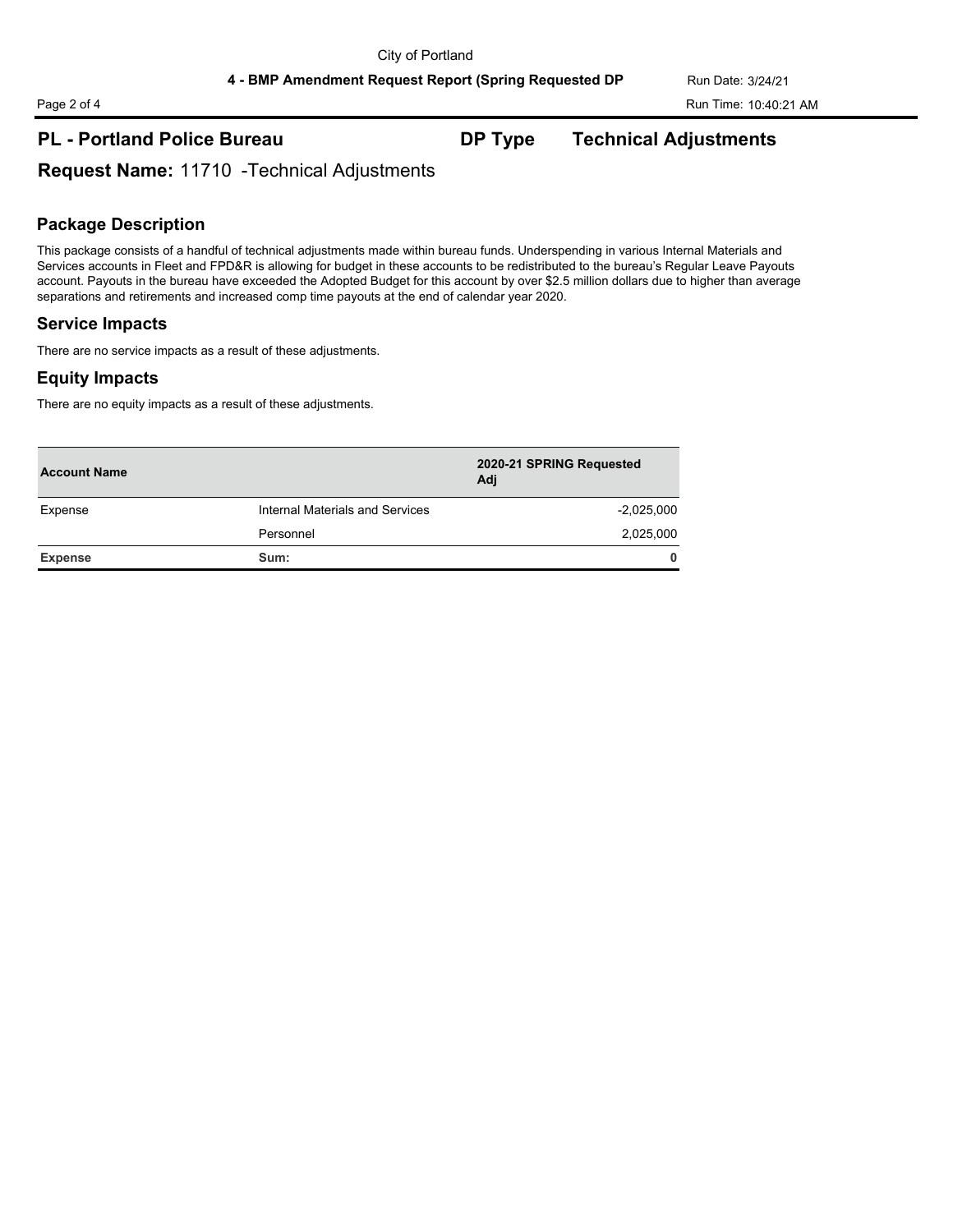# **PL - Portland Police Bureau DP Type New Revenue**

**Request Name:** 11711 -Revenue Recognition

## **Package Description**

The Police Bureau is increasing revenue to the General Fund by \$10,000 due to increased appropriation from the Fire Police Disability & Retirement Fund. This represents a portion of an agreed-upon \$20,000 total that will be available for the bureau to use for wellness training. Additionally, the bureau is increasing revenue recognition in the RegJIN Police Special Revenue Sub-fund by \$297,716 to align with realized revenue. Projected revenue underestimated current year program participation in accounts 447200 and 448200.

## **Service Impacts**

There are no service impacts as a result of these adjustments.

## **Equity Impacts**

There are no equity impacts as a result of these adjustments.

| <b>Account Name</b> |                     | 2020-21 SPRING Requested<br>Adi |
|---------------------|---------------------|---------------------------------|
| Revenue             | Interagency Revenue | 10,000                          |
|                     | Intergovernmental   | 297,716                         |
| <b>Revenue</b>      | Sum:                | 307,716                         |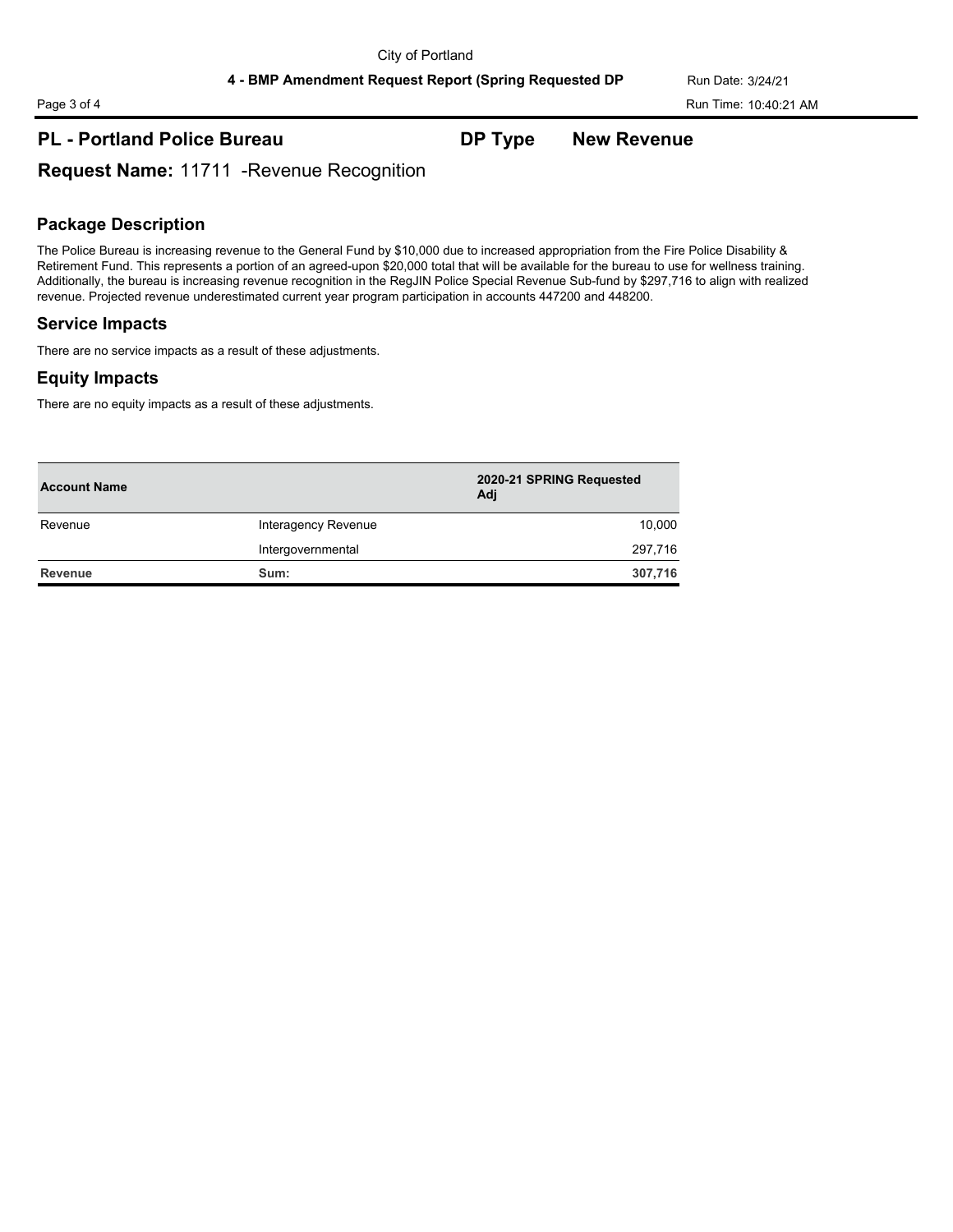4 - BMP Amendment Request Report (Spring Requested DP Run Date: 3/24/21

# **PL - Portland Police Bureau DP Type Other Adjustments**

**Request Name:** 11729 -Spring BMP PL Grant Appropriations

## **Package Description**

This package includes adjustments to appropriations in the Grants Fund for existing grant programs to conform to planned expenditures. The funding increase is backed by grant awards already received and accepted by the City but have not yet been appropriated. Net adjustments increase the Grants Fund appropriation by \$1,208,504. Adjustments to local matching General Fund discretionary funds appropriations are balanced so there is no net change to existing General Fund appropriation to the Police Bureau.

## **Service Impacts**

These adjustments have no impact on service.

## **Equity Impacts**

These adjustments have no additional impact on equity beyond effects of the underlying programs.

| <b>Account Name</b> |                                        | 2020-21 SPRING Requested<br>Adj |
|---------------------|----------------------------------------|---------------------------------|
| Expense             | <b>External Materials and Services</b> | 548,886                         |
|                     | Internal Materials and Services        | 0                               |
|                     | Personnel                              | 659,618                         |
| <b>Expense</b>      | Sum:                                   | 1,208,504                       |
| <b>Account Name</b> |                                        | 2020-21 SPRING Requested<br>Adj |
| Revenue             | General Fund Discretionary             | $\Omega$                        |
|                     | Intergovernmental                      | 1,208,504                       |
| <b>Revenue</b>      | Sum:                                   | 1,208,504                       |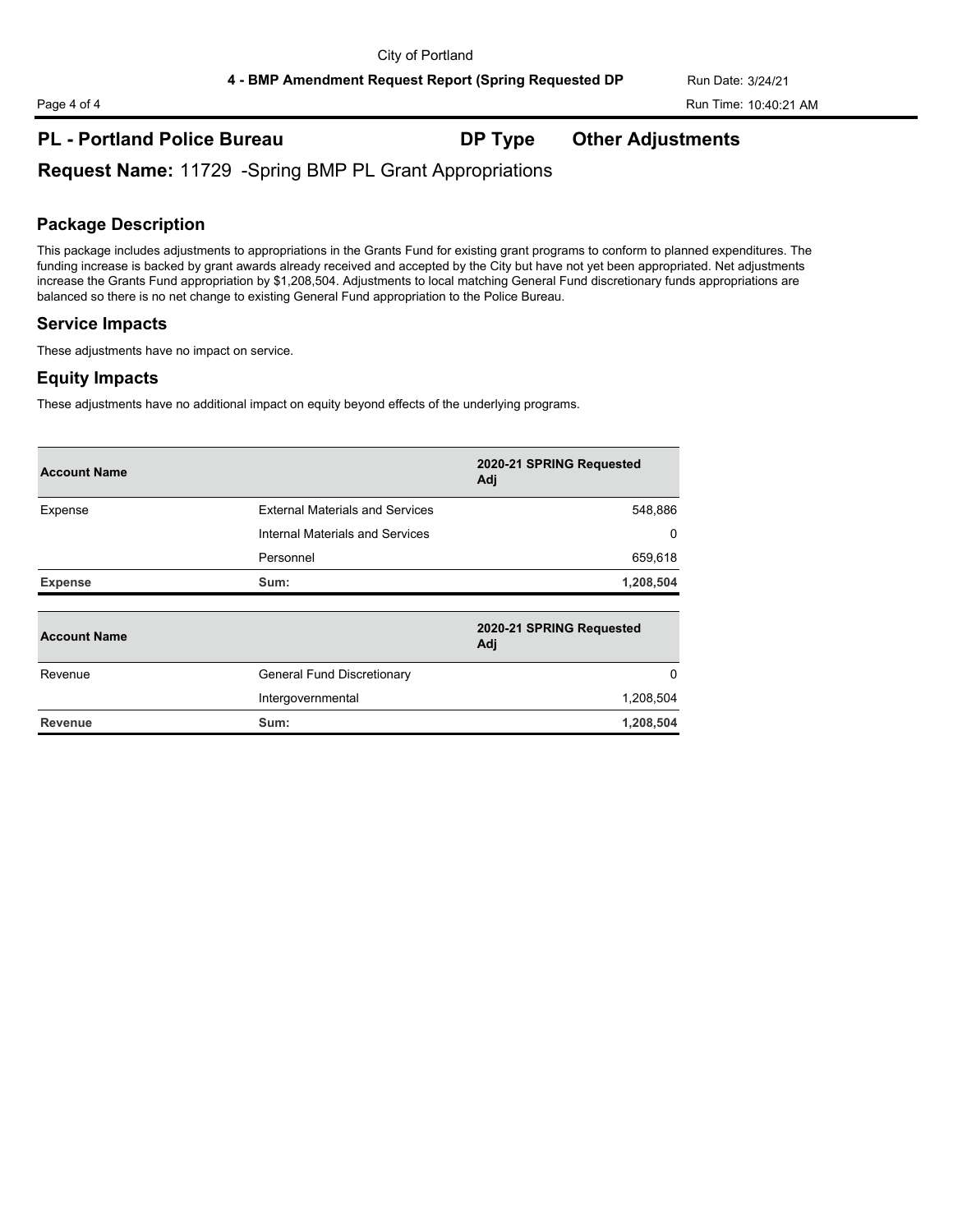## **Portland Police Bureau - Fund 100**

| <b>Major Object</b>                    | <b>2020-21 SPRING</b><br><b>Requested Total</b> | 2020-21 March<br><b>Actuals YTD</b> | <b>2020-21 SPRING</b><br>Projection | % Projected Actuals<br>to Requested Total |  |
|----------------------------------------|-------------------------------------------------|-------------------------------------|-------------------------------------|-------------------------------------------|--|
| Capital Outlay                         | \$2,405,995                                     | \$132,258                           | \$13,259                            | 1%                                        |  |
| <b>External Materials and Services</b> | \$13,902,326                                    | \$3,757,597                         | \$11,000,000                        | 79%                                       |  |
| Internal Materials and Services        | \$34,108,783                                    | \$21,330,735                        | \$33,444,187                        | 98%                                       |  |
| Personnel                              | \$170,082,541                                   | \$118,248,936                       | \$170,908,744                       | 100%                                      |  |
| Sum:                                   | \$220,499,645                                   | \$143,469,526                       | \$215,366,190                       | 98%                                       |  |
| <b>Major Object</b>                    | <b>2020-21 SPRING</b><br><b>Requested Total</b> | 2020-21 March<br><b>Actuals YTD</b> | <b>2020-21 SPRING</b><br>Projection | % Projected Actuals<br>to Requested Total |  |
| <b>Charges for Services</b>            | \$2,489,609                                     | \$1,035,775                         | \$1,428,040                         | 57%                                       |  |
| <b>Fund Transfers - Revenue</b>        | \$4,171,121                                     | \$0                                 | \$1,765,121                         | 42%                                       |  |
| General Fund Discretionary             | \$194,657,137                                   | \$0                                 | \$193,807,529                       | 100%                                      |  |
| Interagency Revenue                    | \$14,734,075                                    | \$3,607,422                         | \$12,750,000                        | 87%                                       |  |
| Intergovernmental                      | \$2,485,613                                     | \$2,669,353                         | \$2,635,364                         | 106%                                      |  |
| Licenses & Permits                     | \$1,400,000                                     | \$626,127                           | \$1,339,190                         | 96%                                       |  |
| Miscellaneous                          | \$572,090                                       | \$496,256                           | \$729,835                           | 128%                                      |  |
| Sum:                                   | \$220,509,645                                   | \$8,434,934                         | \$214,455,079                       | 97%                                       |  |

#### **Revenue Discussion**

External revenue is projected to be \$700k short of target due to shortfalls in secondary employment and COVID related discounts. Interagency revenue is projected to be short of target by \$1.9 million due to lower than budgeted FPDR's expenses. Cash Transfers are reduced, matching reductions in expenses. The unfavorable variance in revenue is balanced by favorable balances in materials and services or personnel expense within the same programs.

#### **Revenue Risks**

The bureau expects to see a continued reduction in external revenues as a result of reduced economic activity in response to the 'stay at home' order stemming from COVID-19; however, this would be met with a commensurate decrease in reimbursable activities.

#### **Expenditure Discussion**

Projected General Fund expense is \$214.5 million, which will provide a favorable difference to the Spring Revised Budget. Personnel services projection is based on the first 20 pay periods, which includes unusually high staff separations in January 2021. The personnel services Spring Revised Budget includes the request of \$850k from Compensation Set-aside. Materials projections are based on a combination of historical spend and on run-rate plus encumbrances. Materials, Services, and Transfers assumes carryovers for certain programs to FY 2020-21. The bureau currently projects spending 100.3% of the bureau's General Fund Revised Budget. Additional cuts to EMS spending or budget transfers will be required to meet budget.

#### **Expenditure Risks**

To ensure tight spending controls, any desired purchase over \$500 must be approved by the Assistant Chiefs and Deputy Chief. Additional materials and services underspending generated by this oversight measure will be available to fall to balance.

Though the bureau has budgeted for additional overtime expenses based off the prior year's spending, if protest activity is greater than expected, the bureau could overspend.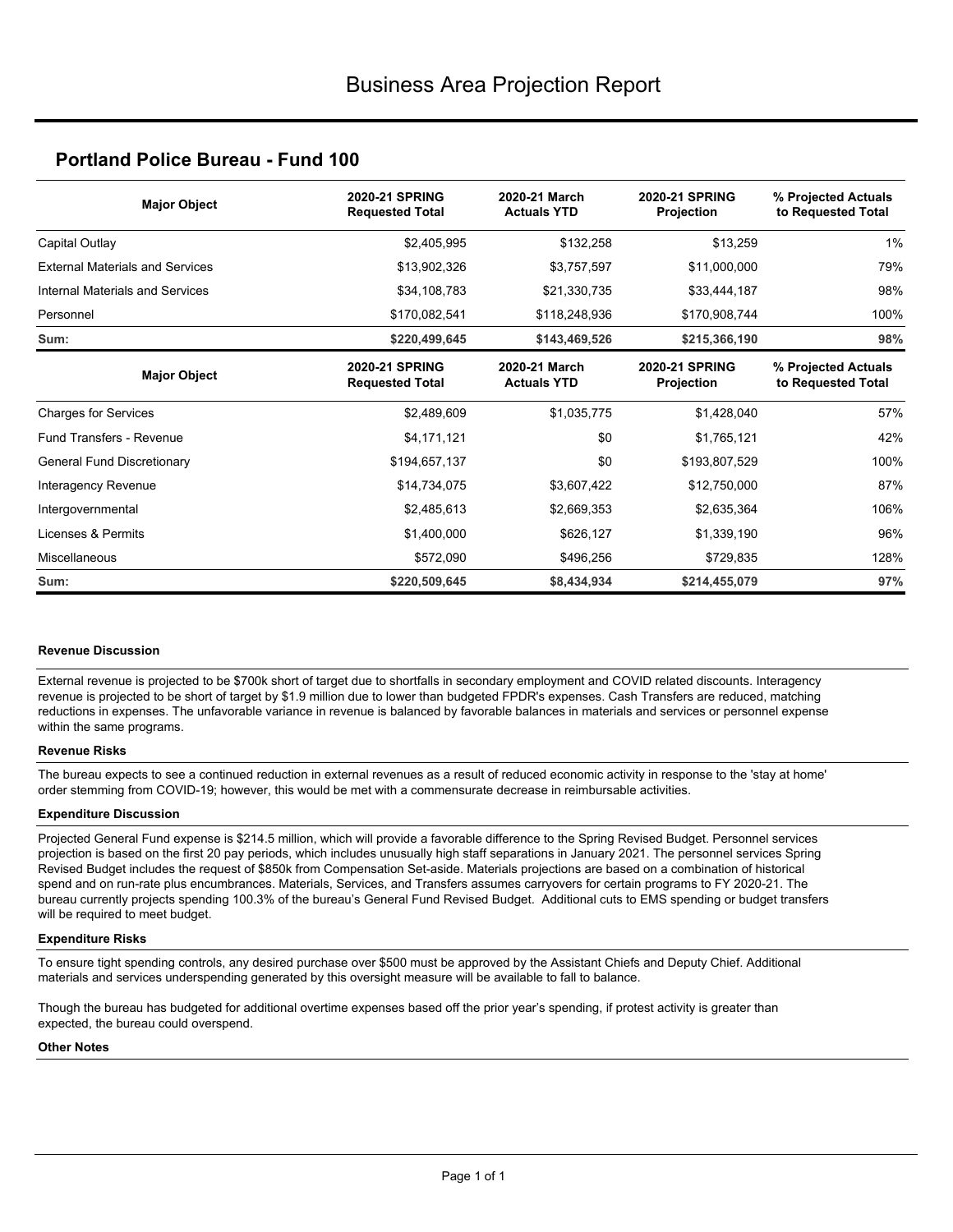# **Portland Police Bureau - Fund 217**

| <b>Major Object</b>                    | <b>2020-21 SPRING</b><br><b>Requested Total</b> | 2020-21 March<br><b>Actuals YTD</b> | <b>2020-21 SPRING</b><br><b>Projection</b> | % Projected Actuals<br>to Requested Total |  |
|----------------------------------------|-------------------------------------------------|-------------------------------------|--------------------------------------------|-------------------------------------------|--|
| Capital Outlay                         | \$100.000                                       | \$0                                 | \$152,000                                  | 152%                                      |  |
| <b>External Materials and Services</b> | \$1,856,036                                     | \$54,080                            | \$465,406                                  | 25%                                       |  |
| Internal Materials and Services        | \$481.000                                       | \$228.941                           | \$229,441                                  | 48%                                       |  |
| Personnel                              | \$2,462,736                                     | \$474,977                           | \$619,977                                  | 25%                                       |  |
| Sum:                                   | \$4,899,772                                     | \$757,998                           | \$1,466,824                                | 30%                                       |  |
| <b>Major Object</b>                    | <b>2020-21 SPRING</b><br><b>Requested Total</b> | 2020-21 March<br><b>Actuals YTD</b> | <b>2020-21 SPRING</b><br><b>Projection</b> | % Projected Actuals<br>to Requested Total |  |
| Intergovernmental                      | \$4,899,772                                     | \$1,709,360                         | \$1,709,360                                | 35%                                       |  |
| Sum:                                   | \$4,899,772                                     | \$1,709,360                         | \$1,709,360                                | 35%                                       |  |

#### **Revenue Discussion**

This submission includes a request for an increase in appropriation backed by grant awards.

#### **Revenue Risks**

At this time there are no known risks to existing grant awards.

#### **Expenditure Discussion**

The bureau projects expenditure of \$1.5 million in FY 2020-21. The majority of the awards cross multiple fiscal years and the remaining balance will fold into the FY 2021-22 Fall BMP adjustments.

#### **Expenditure Risks**

Reimbursable grant personnel activity may be slowed in favor of supporting other budgeted core and essential bureau functions.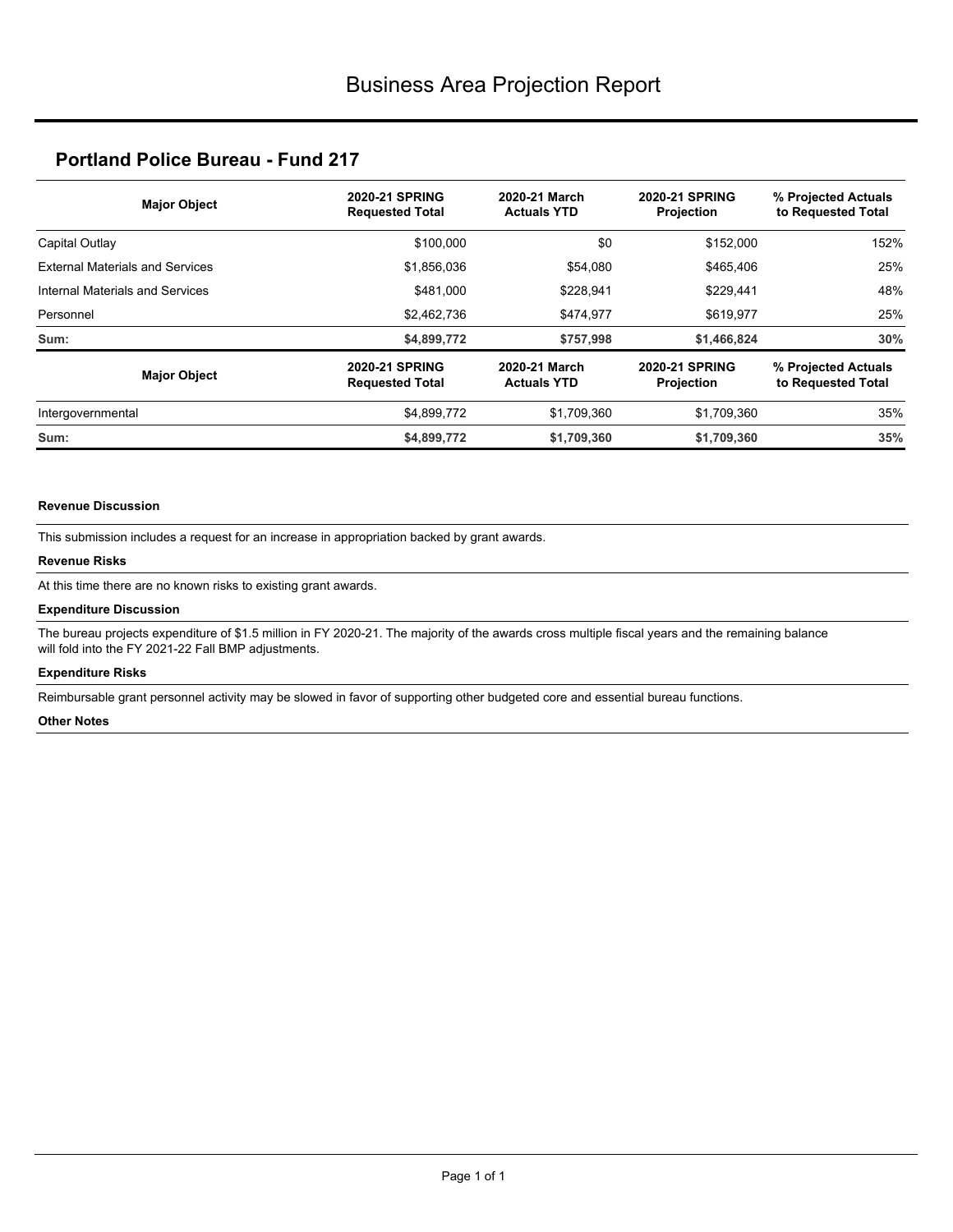## **Portland Police Bureau - Fund 222**

| <b>Major Object</b>                    | <b>2020-21 SPRING</b><br><b>Requested Total</b> | 2020-21 March<br><b>Actuals YTD</b> | <b>2020-21 SPRING</b><br>Projection        | % Projected Actuals<br>to Requested Total |  |
|----------------------------------------|-------------------------------------------------|-------------------------------------|--------------------------------------------|-------------------------------------------|--|
| Capital Outlay                         | \$0                                             | \$48,938                            | \$48,938                                   | #DIV/0                                    |  |
| <b>External Materials and Services</b> | \$5,936,900                                     | \$48,059                            | \$900,000                                  | 15%                                       |  |
| Fund Transfers - Expense               | \$1,000,000                                     | \$0                                 | \$0                                        |                                           |  |
| Internal Materials and Services        | \$0                                             | \$1,412                             | \$1,412                                    | #DIV/0                                    |  |
| Sum:                                   | \$6,936,900                                     | \$98,409                            | \$950,350                                  | 14%                                       |  |
| <b>Major Object</b>                    | <b>2020-21 SPRING</b><br><b>Requested Total</b> | 2020-21 March<br><b>Actuals YTD</b> | <b>2020-21 SPRING</b><br><b>Projection</b> | % Projected Actuals<br>to Requested Total |  |
| <b>Beginning Fund Balance</b>          | \$5,846,725                                     | \$0                                 | \$5,846,725                                | 100%                                      |  |
| Intergovernmental                      | \$1,345,134                                     | \$812,965                           | \$812,965                                  | 60%                                       |  |
| <b>Miscellaneous</b>                   | \$42,757                                        | \$56,350                            | \$56,350                                   | 132%                                      |  |
| Sum:                                   | \$7,234,616                                     | \$869,315                           | \$6,716,040                                | 93%                                       |  |

#### **Revenue Discussion**

Revenue is not projected to exceed current year-to-date actuals of \$869,315. This total is split across multiple sub-funds.

#### **Revenue Risks**

While there are known cases that will likely provide revenue in Asset Forfeiture sub-funds, the timeline is unpredictable and as such they cannot be included in current year projections.

#### **Expenditure Discussion**

The expense projection is across sub-funds and is inclusive of adjustments to the Regional Justice Information Network program.

#### **Expenditure Risks**

Decisions to expend resources from this fund had been significantly slowed in anticipation of the procurement of a new Records Management System. This project was halted; currently, spending in this fund is being weighed as an option to balance against General Fund budget use in light of General Fund budget constraints.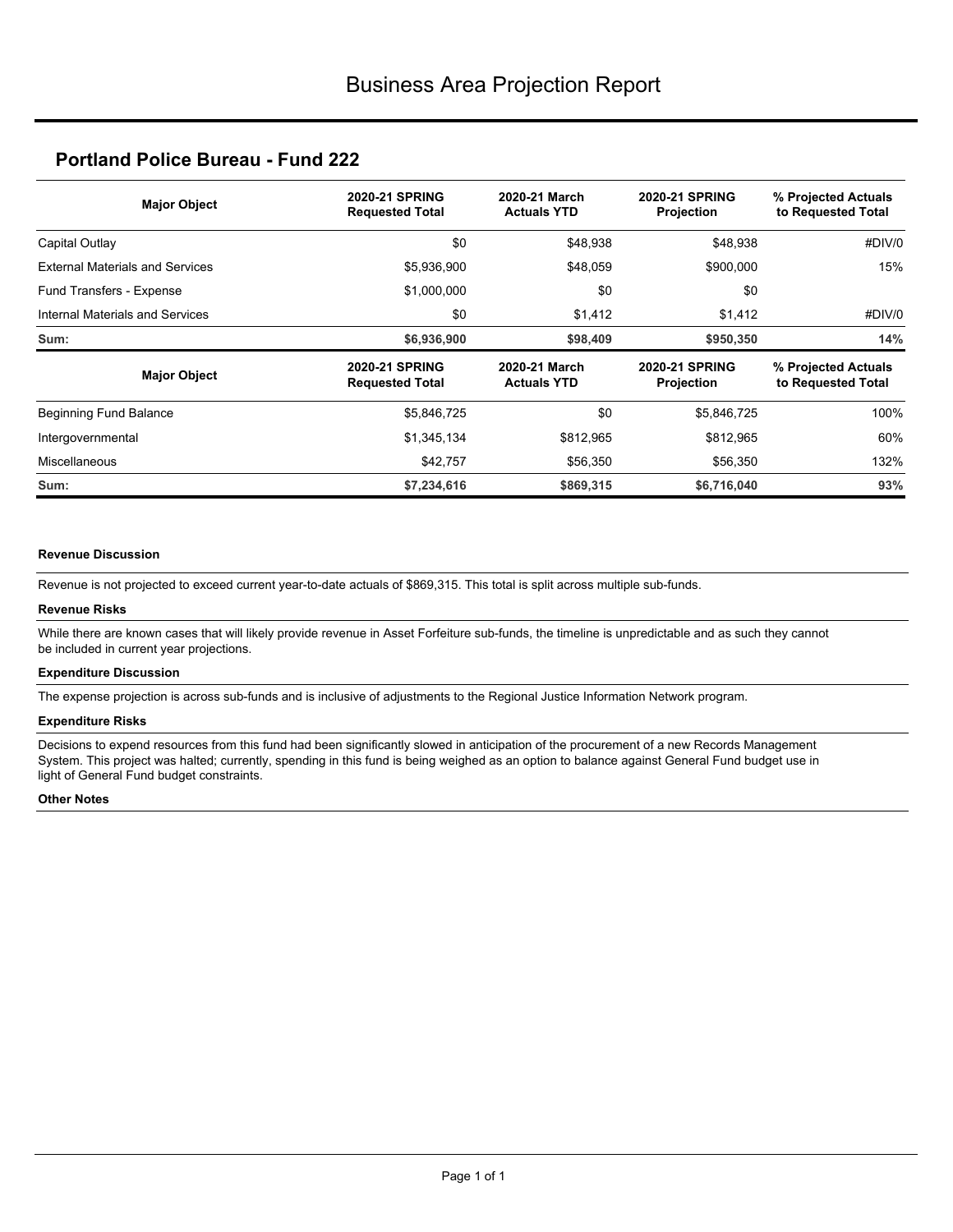# **Portland Police Bureau**

## **"Portland Police Bureau Specialty Units**

Specialty units are common elements of public safety systems nationwide. In recent years, best practice approaches to this work have evolved, and communities around the country are considering how best to use specialty units. The Portland Police Bureau employs a wide variety of these units: Gun Violence Reduction Team, School Resource Officers, Domestic Violence Unit, Air Support Unit, Behavioral Health Unit, K9 Unit, Cold Case Unit, Criminal Intelligence Unit, Human Trafficking Unit, Narcotics and Organized Crime Unit, Traffic Division, Youth Services Division, and Neighborhood Response Teams. Through its Public Safety Work Group, the City of Portland is asking fundamental questions about how best to structure a 21st-century public safety approach that meets the needs of all Portlanders. The COVID‐19 crisis has reaffirmed the need, and urgency, of this work. The use of specialty units must be part of this conversation. Mayor Wheeler and Commissioner Hardesty will work together with City leadership, and with other interested parties, to consider the ongoing use of specialty units in Portland, and will bring recommendations to Council no later than February 1, 2021. These recommendations will be considered as part of the budget development process for Fiscal Year 2021‐2022."

## **FY 2020‐21 Spring BMP Update:**

By mutual agreement between the two offices of the Mayor and Commissioner Hardesty, this work did not happen as described in the budget note.

## **"Public Safety Governance and Integrated Budgets**

Council directs the Chief Administrative Officer (CAO) and the Public Safety Workgroup (PSWG) to identify changes that will improve public safety, increase equity, and address systematic challenges at a citywide level. Specifically, the CAO shall work with the PSWG Executive Committee to develop the following by October 1, 2020:

1.) Models for housing shared administrative services for the public safety bureaus in the Office of the CAO. These models should clearly identify which services should be centralized and include an analysis of the impacts each proposed change would have on bureau operations. 2.) A strategy for integrating public safety bureau budgets for FY 21‐22 in time for the Fall Budget Monitoring Process and FY 21‐22 budget development. The budget proposals should be aligned with a public safety strategic plan and contribute to any required savings requested as part of the FY 2021‐22 budget guidance. Council also requests guidance regarding a long‐term governance and accountability structure for public safety as a citywide system."

## **FY 2020‐21 Spring BMP Update:**

Chief Lovell met with and continues to meet with the other members of the Public Safety Workgroup (PSWG). The bureau looks forward to working with incoming Director Mike Myers about next steps that will move the work of the PSWG forward as the City develops a new service model to best meet our community's needs. To assist with the body of work Director Myers will be taking on, the bureau has offered two vacant authorized positions to the Director to help establish his administrative team.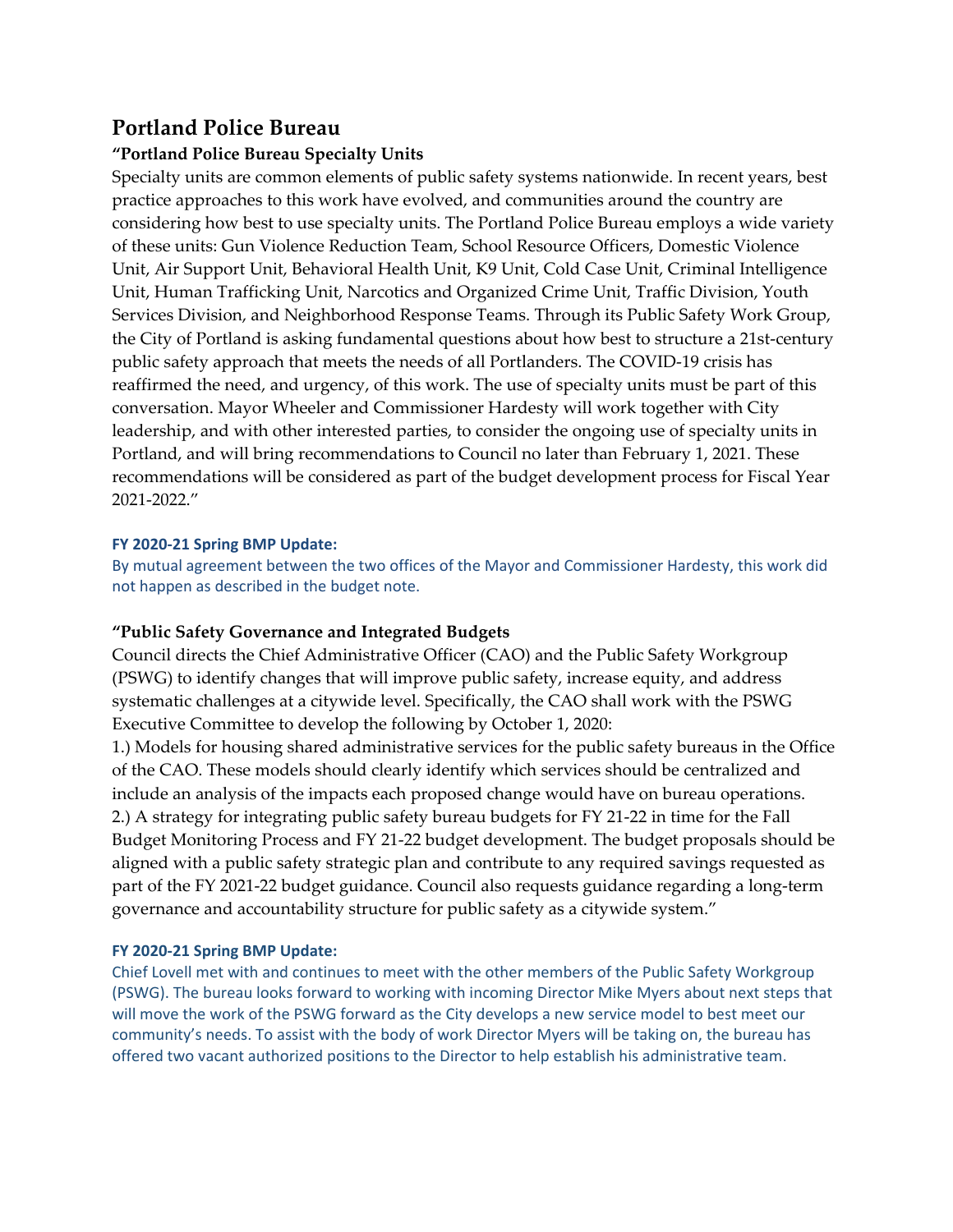# **Bureau of Police**

| <b>CIP Program Name</b> | 2019-20<br><b>Adopted</b><br><b>Budget</b> | 2019-20<br><b>Revised</b><br><b>Budget</b> | 2019-20<br><b>Actuals</b> | <b>PY</b><br>Variance | <b>PY Percent</b><br>of Actuals<br>to Revised | 2020-21<br><b>Adopted</b><br><b>Budget</b> | 2020-21<br><b>SPRING</b><br><b>Requested</b><br>Total | 2020-21<br>February<br><b>Actuals</b><br>YTD | <b>Spring</b><br>Reg. to<br><b>Adopted</b><br>Variance | <b>Spring</b><br>Req. to<br>Adopted %<br>Variance |
|-------------------------|--------------------------------------------|--------------------------------------------|---------------------------|-----------------------|-----------------------------------------------|--------------------------------------------|-------------------------------------------------------|----------------------------------------------|--------------------------------------------------------|---------------------------------------------------|
| <b>Special Projects</b> |                                            |                                            |                           | 0                     |                                               | 3,035,000                                  | 3,035,000                                             |                                              |                                                        |                                                   |
|                         |                                            |                                            | 872                       | 872                   |                                               |                                            |                                                       |                                              |                                                        |                                                   |
| Sum:                    |                                            | 0                                          | 872                       | 872                   | #DIV/0                                        | 3,035,000                                  | 3,035,000                                             |                                              | 0                                                      |                                                   |

## **Current Year Variance Description**

The RMS replacement project as originally scheduled was halted. There has been no expense against the capital project this fiscal year.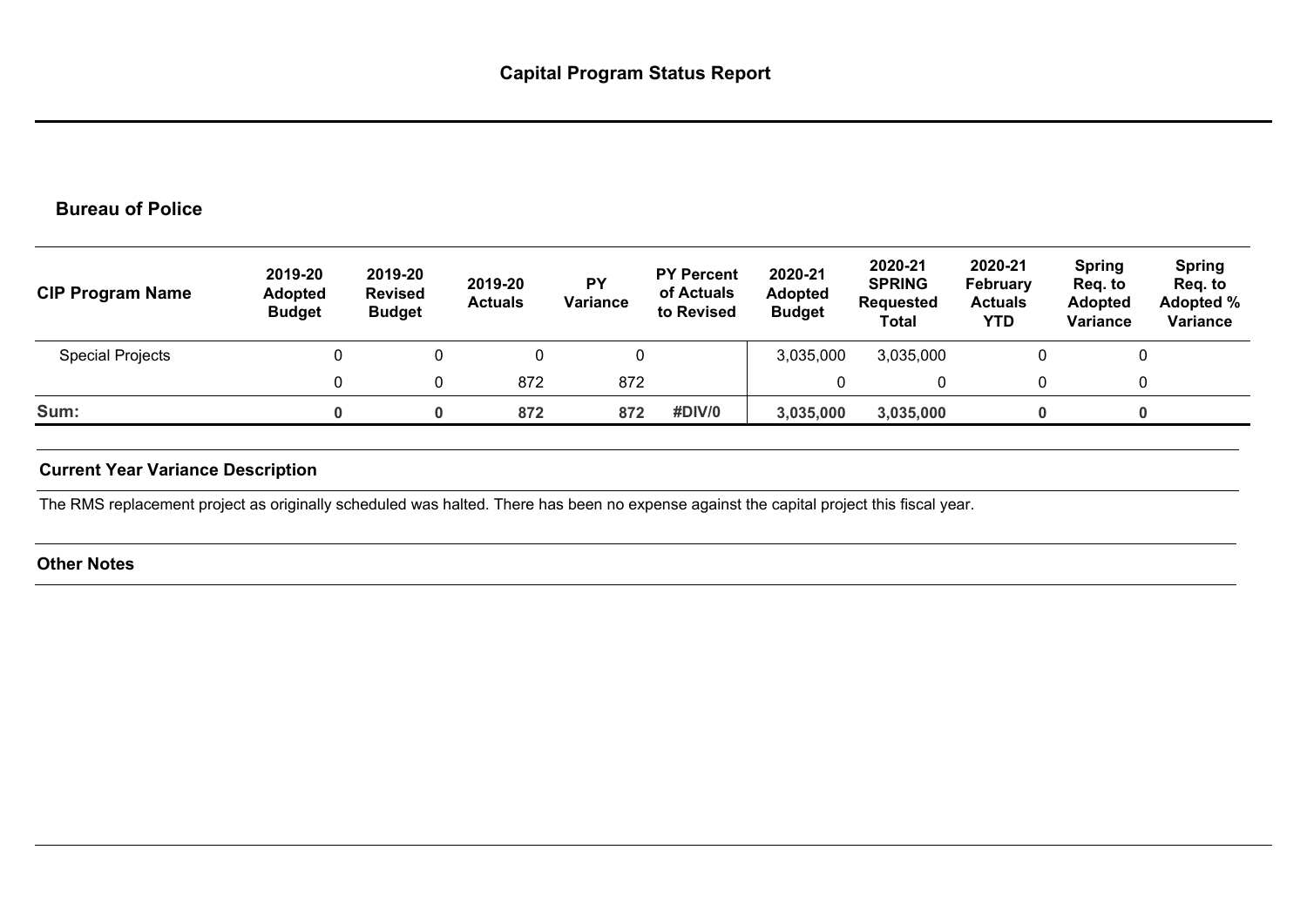| <b>Responsible Bureau</b> | <b>CIP Program Name</b> | <b>Project Code - Name</b>                | 2020-21<br><b>Adopted</b><br><b>Budget</b> | 2020-21<br><b>Revised</b><br><b>Budget</b> | 2020-21<br><b>February</b><br><b>Actuals YTD</b> | <b>PY Variance</b> | <b>PYP</b><br>of Act<br>Rev |
|---------------------------|-------------------------|-------------------------------------------|--------------------------------------------|--------------------------------------------|--------------------------------------------------|--------------------|-----------------------------|
| PL                        | <b>Special Projects</b> | X00024 - Police RMS Refresh               | 3,035,000                                  | 3,035,000                                  |                                                  | υ                  |                             |
| -PL                       |                         | X00020 - Police Capital Assets Correction |                                            |                                            |                                                  | 872                |                             |
|                           |                         | Sum:                                      | 3,035,000                                  | 3,035,000                                  |                                                  | 872                | #D                          |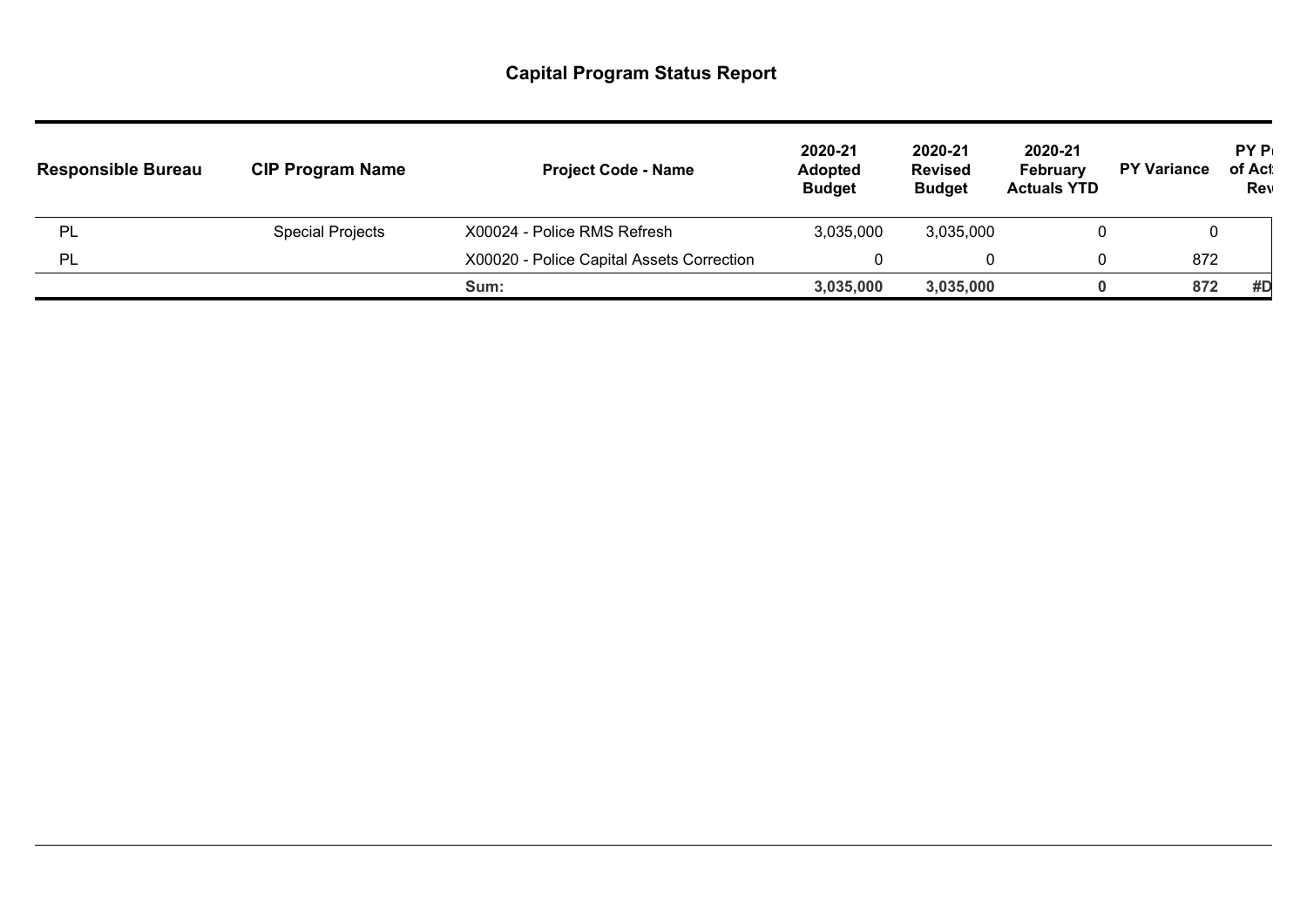| ercent<br>uals to<br><i>r</i> ised | 2020-21<br>2020-21<br><b>Adopted</b><br><b>February</b><br><b>Actuals YTD</b><br><b>Budget</b><br><b>Total</b> |   | 2020-21<br><b>SPRING</b><br><b>Requested</b> | <b>Spring Req.</b><br>to Adopted<br><b>Variance</b> | <b>Spring Req.</b><br>to Adopted<br>% Variance |
|------------------------------------|----------------------------------------------------------------------------------------------------------------|---|----------------------------------------------|-----------------------------------------------------|------------------------------------------------|
|                                    | 3,035,000                                                                                                      | 0 | 3,035,000                                    | 0                                                   |                                                |
|                                    |                                                                                                                |   | 0                                            | 0                                                   |                                                |
| IV/0                               | 3,035,000                                                                                                      | 0 | 3,035,000                                    |                                                     |                                                |